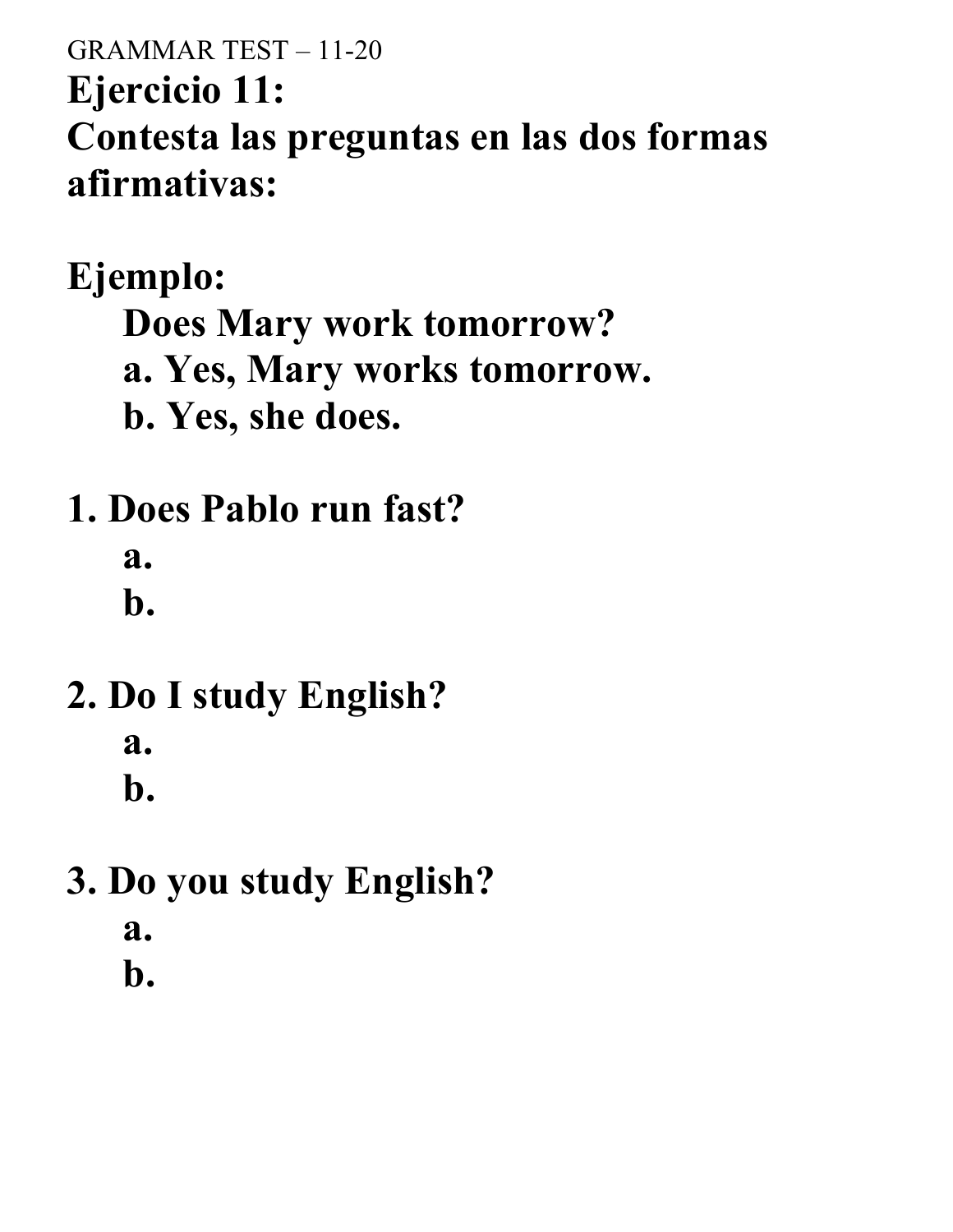## **4. Do we all study English? a. b.**

## **5. Do you dance all night? a. b.**

# **RESPUESTAS EJERCICIO 11 CONTESTANDO " YES" 1. Yes, Pablo runs fast. Yes, he does. 2. Yes, you study English. Yes, you do. 3. Yes, I study English. Yes, I do. 4. Yes, we all study English. Yes, we do. 5. Yes, I dance all night. Yes, I do.**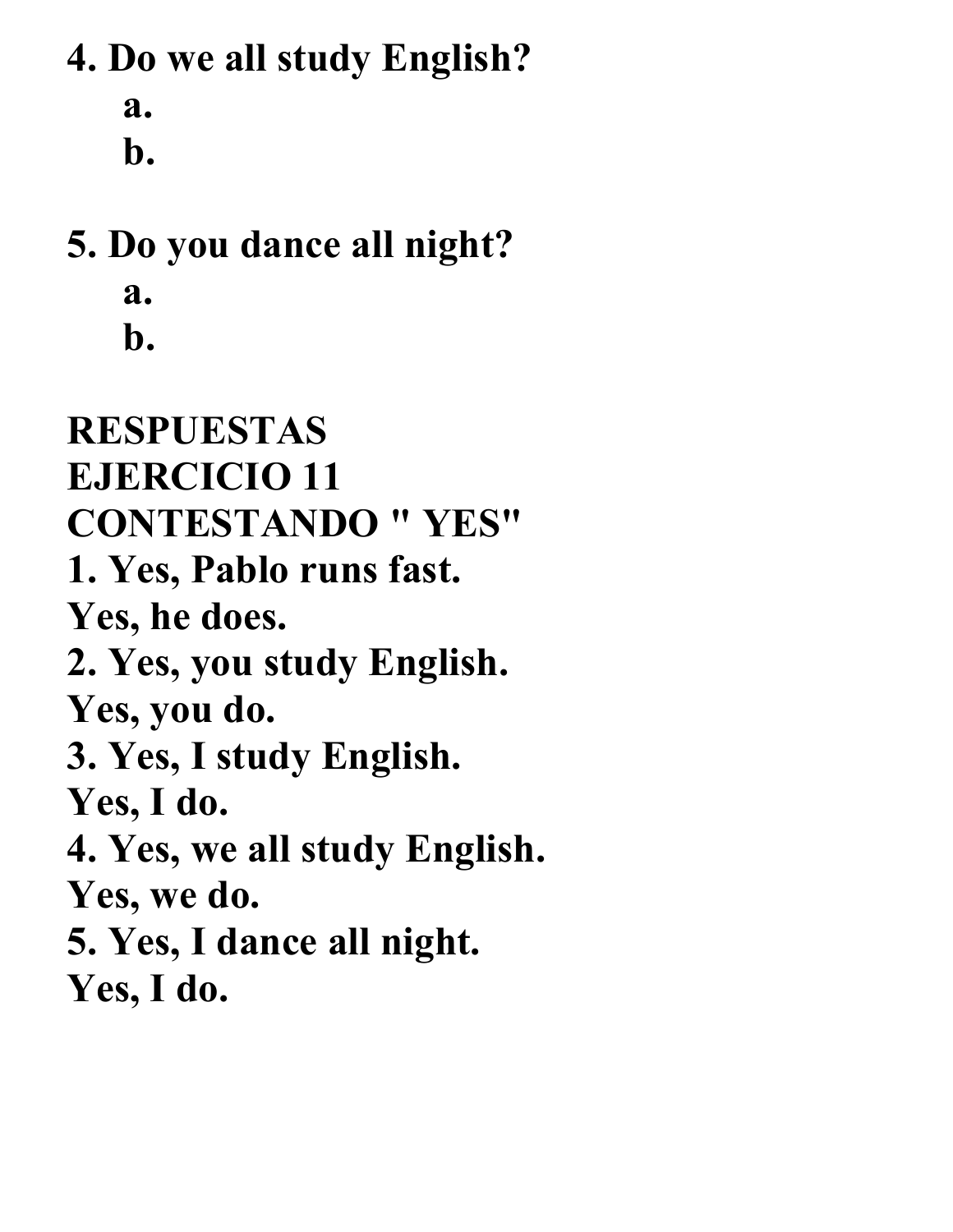### **Ejercicio 12- Contesta NO:**

- **1. Do gorillas sing?**
- **2. Do fish fly?**
- **3. Does Jose eat bones?**
- **4. Do cats play the piano?**
- **5. Does a dog eat rocks?**
- **6. Is the boy in school?**
- **7. Are you here to study English?**
- **8. Are the people in the store?**
- **9. Do the musicians play pianos?**
- **10. Do you do your homework?**

### **RESPUESTAS**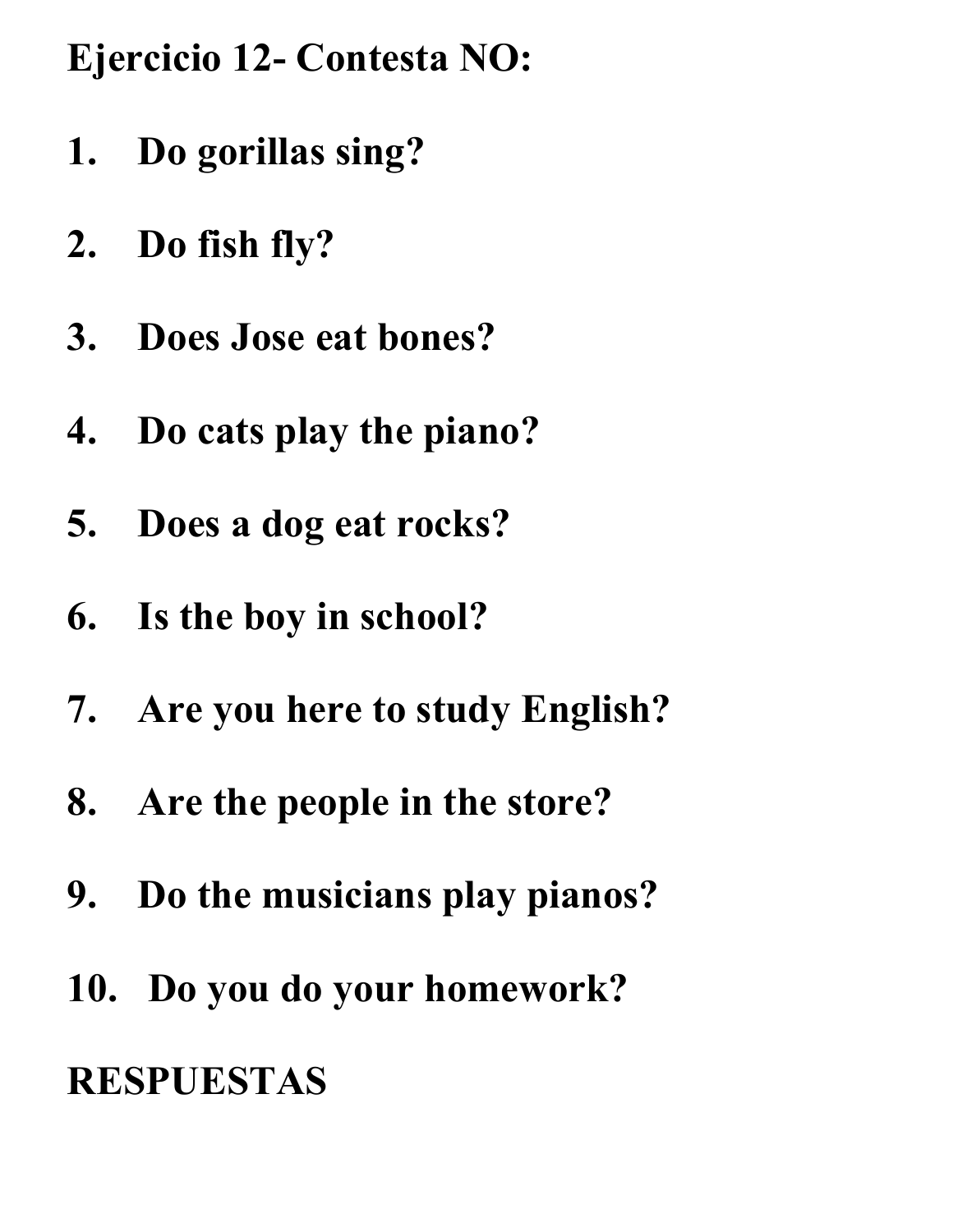#### **EJERCICIO 12 - CONTESTANDO "NO"**

- **1. No, gorillas do not sing.**
- **2. No, fish do not fly.**
- **3. No, Jose does not eat bones.**
- **4. No, cats do not play the piano.**
- **5. No, a dog does not eat**
- **6. No, the boy is not in sc**
- **7. No, I am not here to study English.**
- **8. No, the people are not in the store.**
- **9. No, the musicians do not play pianos.**
- **10. No, I do not do my homework**

**Ejercicio 13-Traduce al español:**

- **1. Who are you?**
- **2. What do you do?**
- **3. Where do you live?**
- **4. What is your name?**
- **5. When can I go?**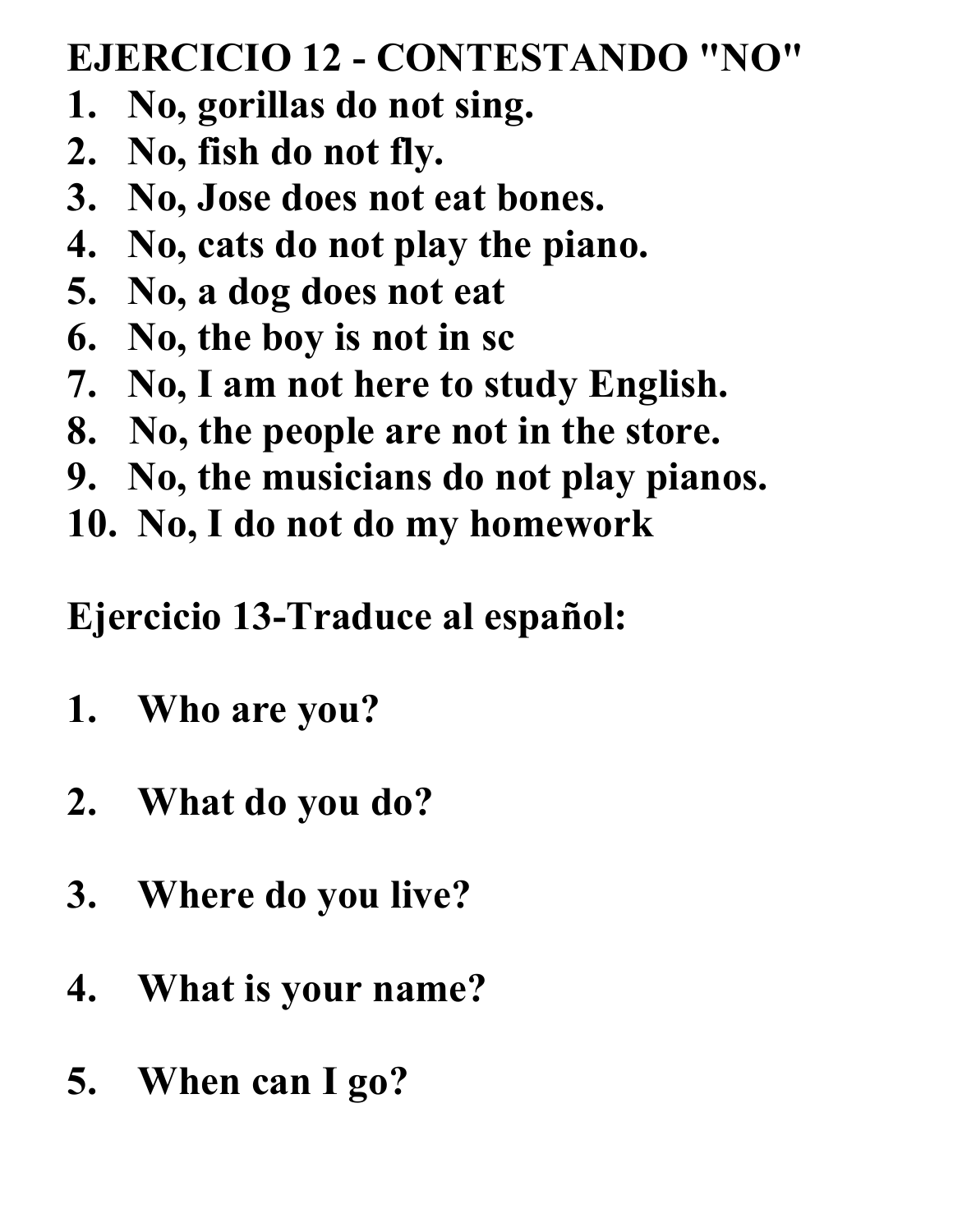- **6. How much does it cost?**
- **7. Why do you go?**
- **8. Where is the book?**
- **9. Why do you study English?**
- **10. Where is the pharmacy?**
- **11. What do you do for work?**
- **12. How are you?**
- **13. What is your father's name?**
- **14. Where does your brother work?**
- **15. What is the book for?**

**RESPUESTAS EJERCICIO 13**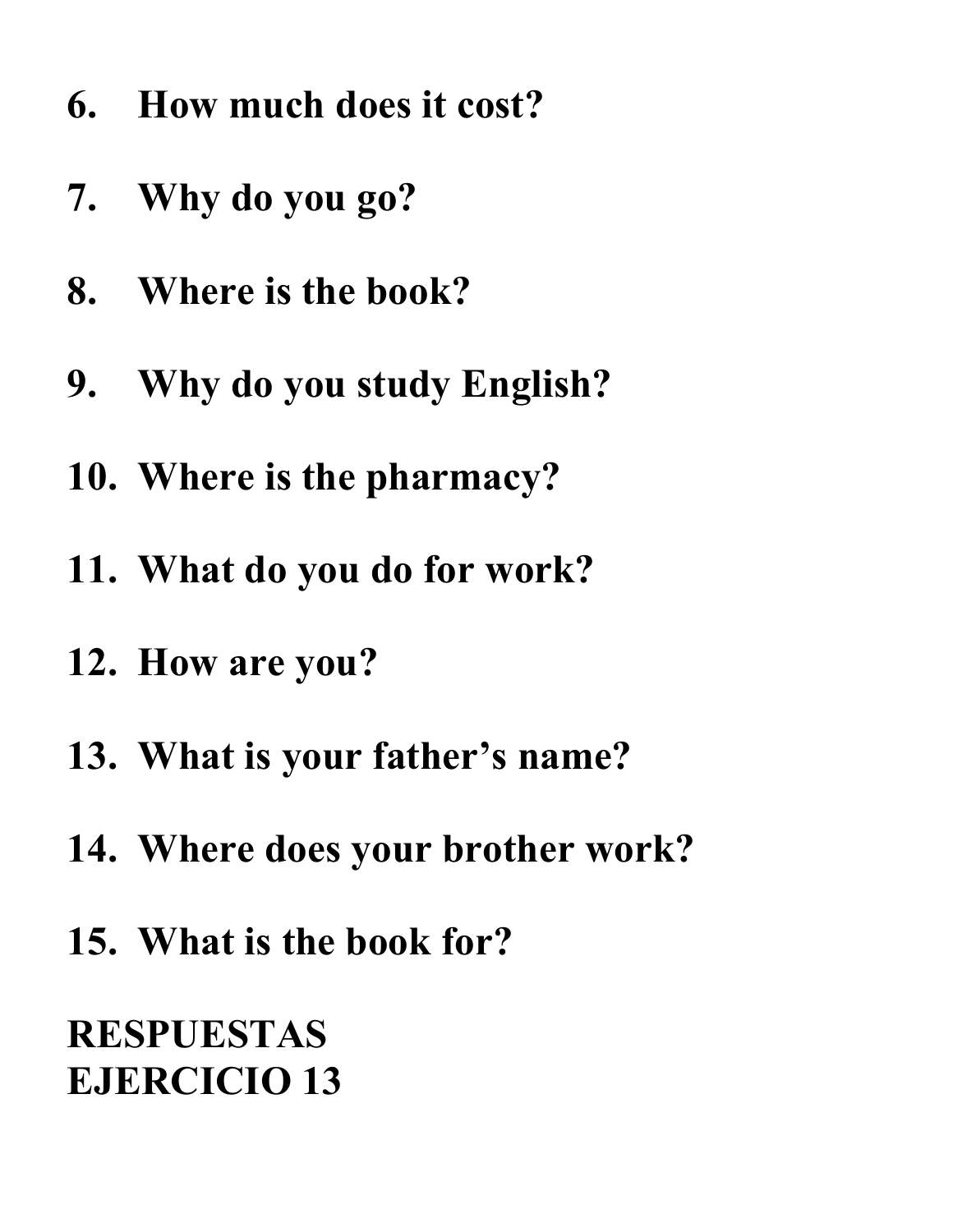#### **¿QUIEN? - QUE? -CUANDO?**

- **1. ¿Quien eres tu?**
- **2. ¿Que haces tu?**
- **3. ¿Donde vives?**
- **4. ¿Como te llamas?**
- **5. ¿Cuando puedo ir?**
- **6. ¿Cuanto cuesta?**
- **7. ¿Porque vayas?**
- **8. ¿Donde esta el libro?**
- **9. ¿Porque estudias ingles?**
- **10. ¿Donde esta la farmacia?**
- **11. ¿Que hace Ud. para trabajo?**
- **12. ¿Como esta?**
- **13. ¿Como se llama su padre?**
- **14. ¿Donde trabaja su hermano?**
- **15. ¿Porque esta este libro?**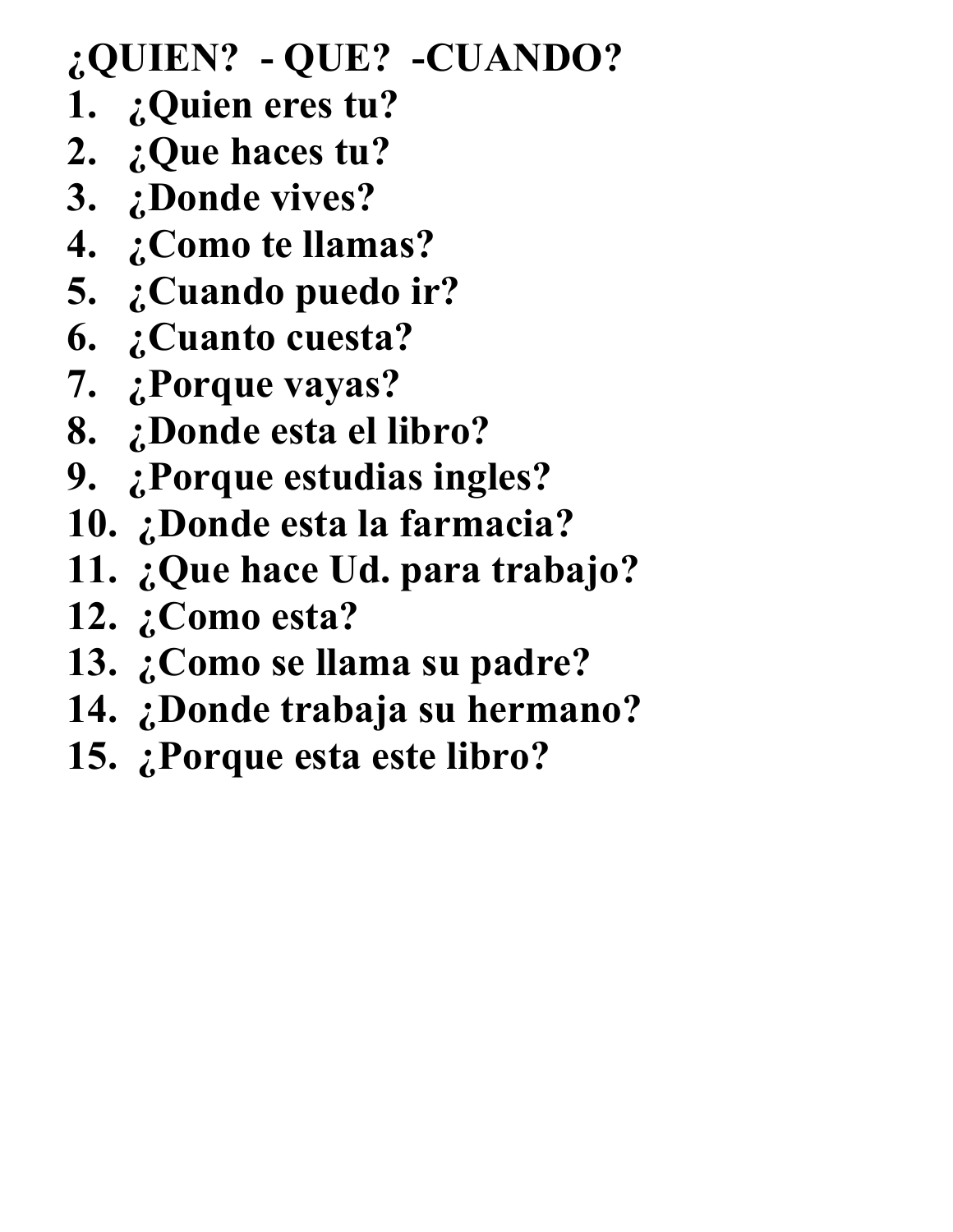#### **EJERCICIO 14 Cambia al pasado:**

- **1. He is in Tijuana.**
- **2. I am a teacher.**
- **3. You are a good student.**
- **4. They are in the school.**
- **5. We are in the restaurant.**
- **6. You are good students.**
- **7. He is in the brown house.**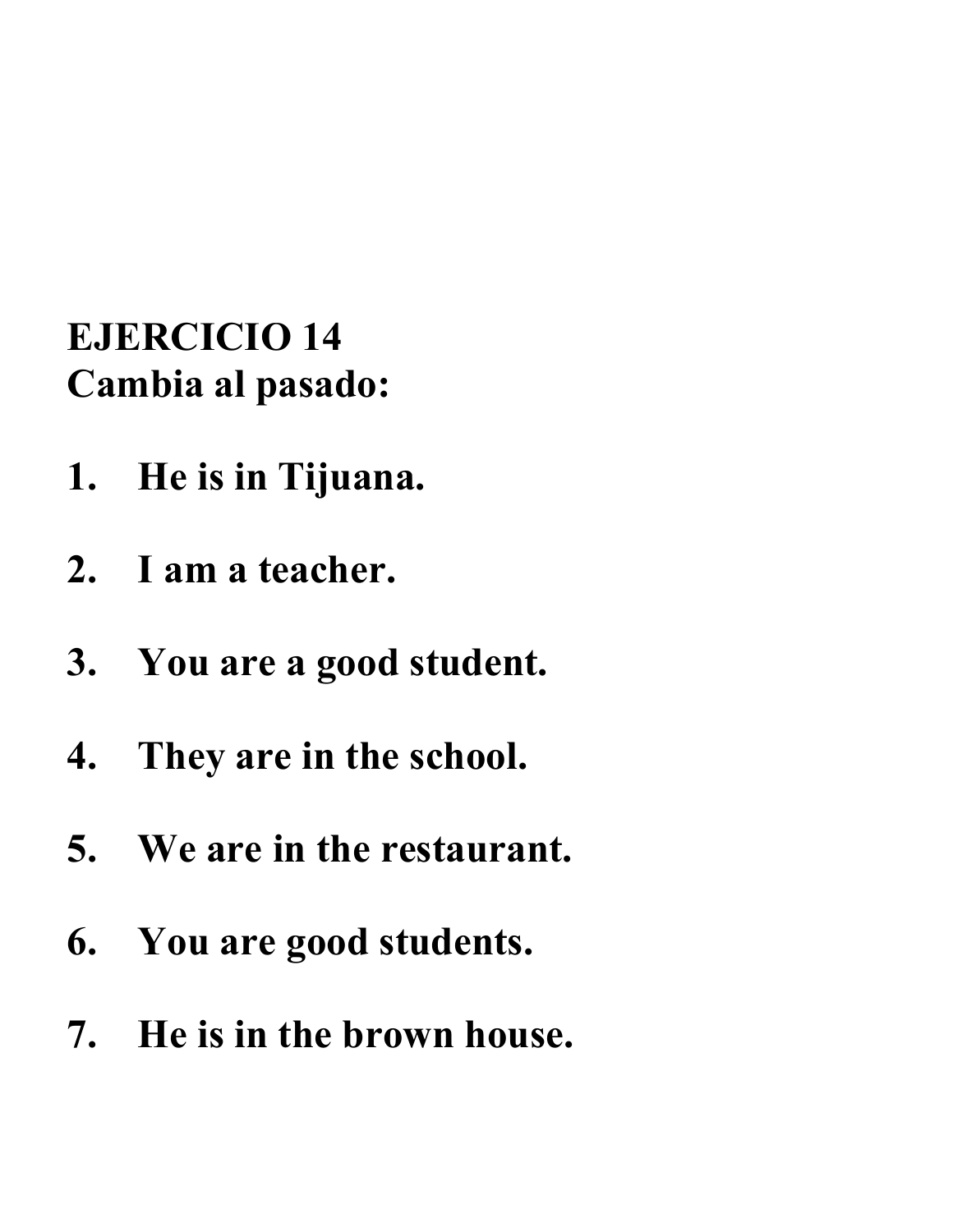- **8. She is on the chair.**
- **9. It is a good dog.**
- **10. I am in the English class.**

# **RESPUESTAS**

### **EJERCICIO 14- TIEMPO PASADO**

- **1. He was in Tijuana.**
- **2. I was a teacher.**
- **3. You were a good student.**
- **4. They were in the school.**
- **5. We were in the restaurant.**
- **6. You were good students.**
- **7. He was in the brown house.**
- **8. She was on the chair.**
- **9. It was a good dog.**
- **10. I was in the English class.**

**Ejercicio 15**

**Cambia los enunciados al pasado.**

**Ejemplo: presente - I walk to the store.**

 **(Yo camino a la tienda.)**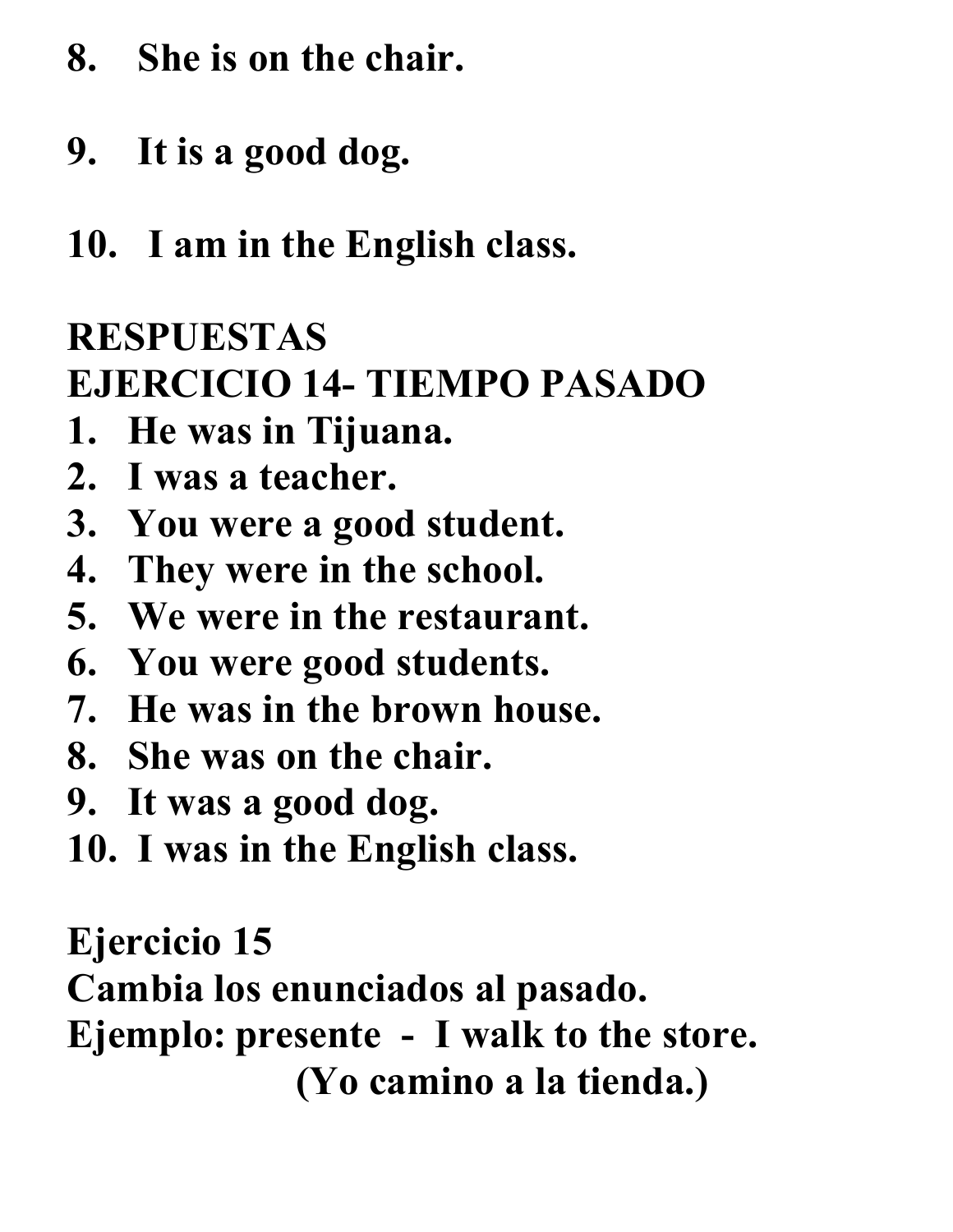**pasado - I walked to the store. (Yo caminé a la tienda.) 1. I talk to the gorilla.**

- **2. You talk to the dog.**
- **3. He walks to the mountain.**
- **4. She works in the bookstore.**
- **5. It rains.**
- **6. They jump over the moon.**

**RESUESTAS**

**Ejercicio 15**

- **1. I talked to the gorilla.**
- **2. You talked to the dog.**
- **3. He walked to the mountain.**
- **4. She worked in the bookstore.**
- **5. It rained.**
- **6. They jumped over the moon.**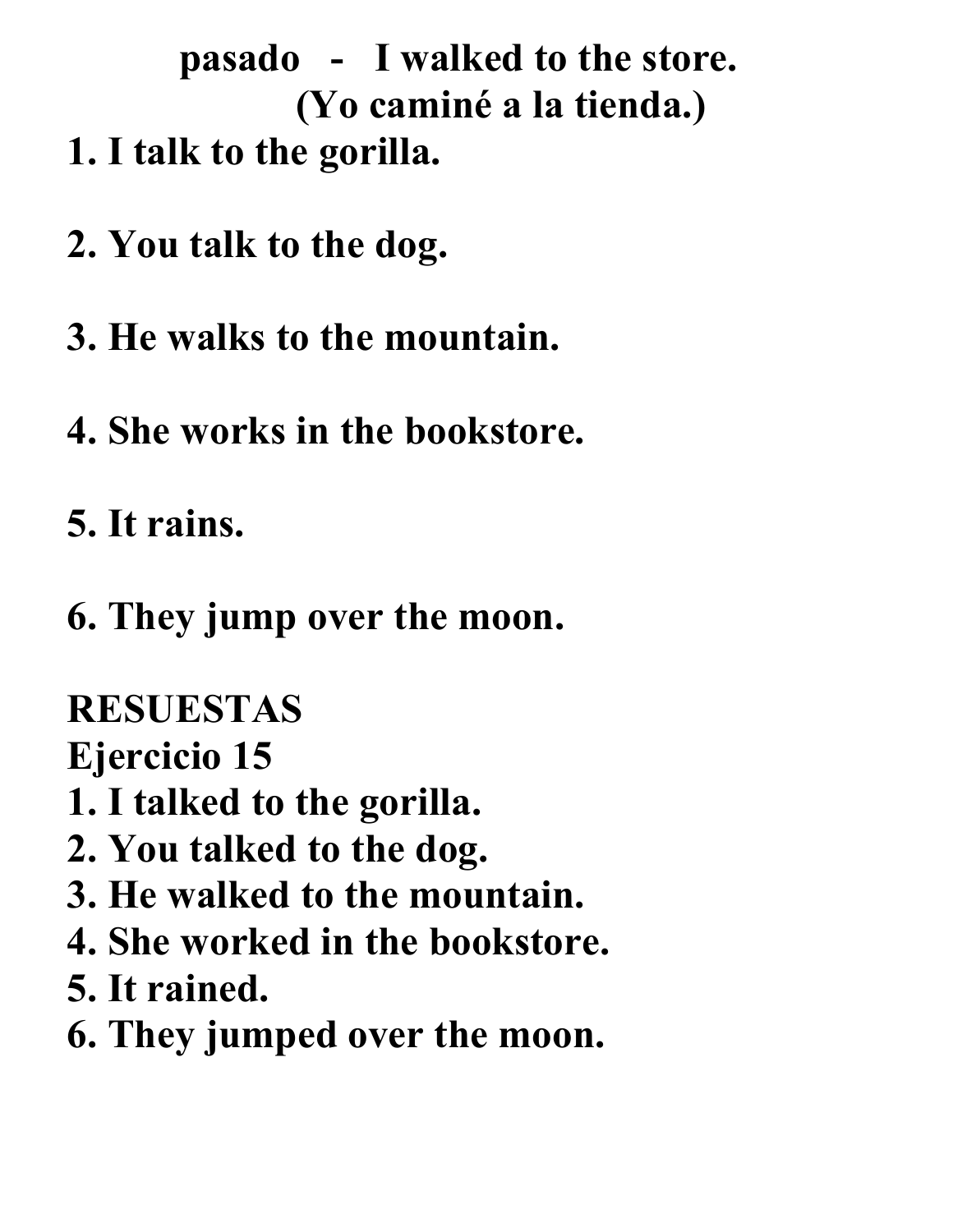## **Ejercicio 16 Subraya la frase correcto de cada par. Ejemplo: He studyed the book. He studied the book.**

- **1. I was talk to the gorilla. I talked to the gorilla.**
- **2. I walked to the store. I walkd to the store.**
- **3. He workeds today. He worked today.**
- **4. She tryed to run. She tried to run.**
- **5. They was played baseball. They played baseball.**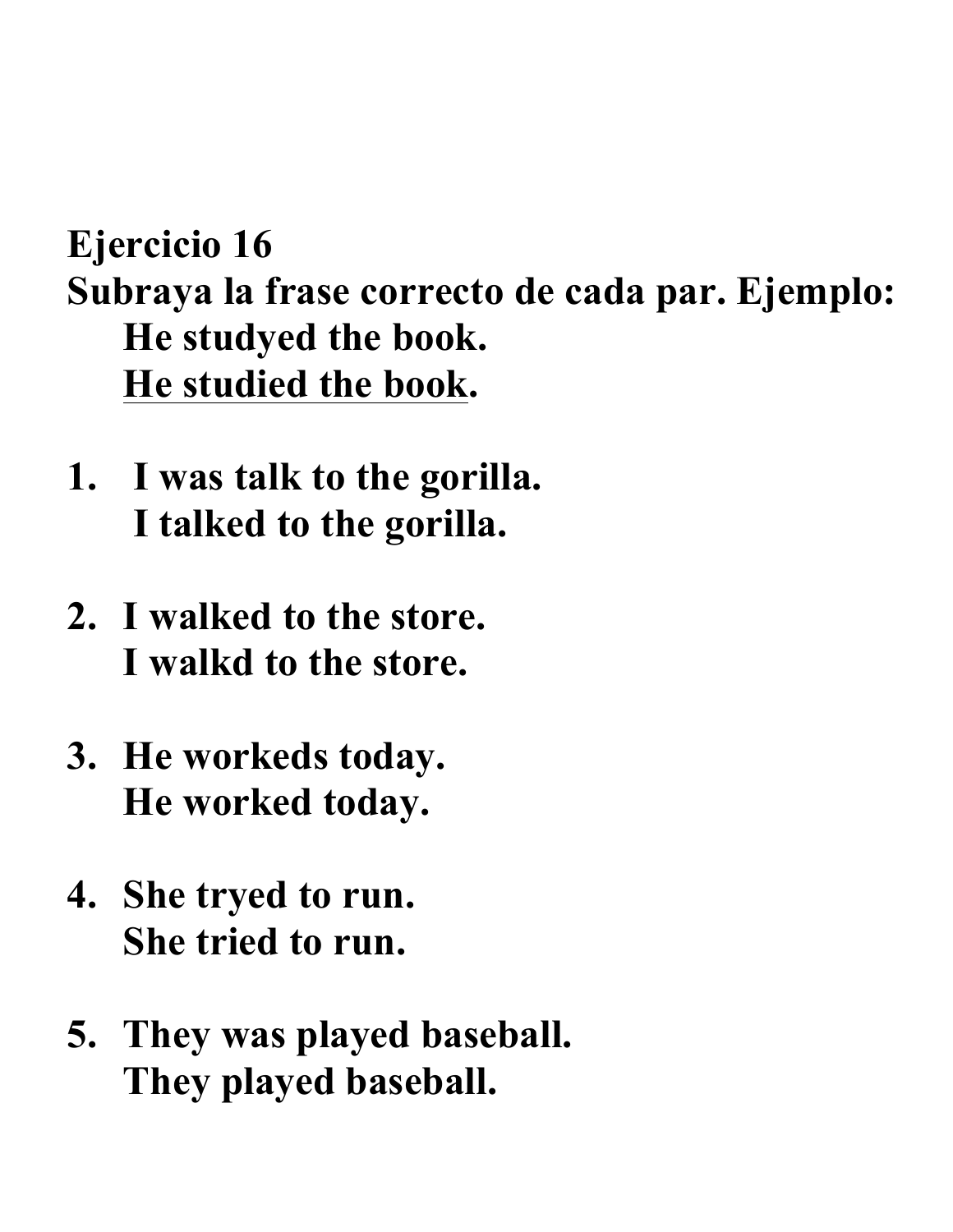### **RESPUESTAS EJERCICIO 16 La frase correcta: 1. I talked to the gorilla. 2. I walked to the store. 3. You worked today. 4. He tried to run. 5. They played baseball.**

# **EJERCICIO 17 Cambia a "USED TO":**

- **1. I was rich.**
- **2. You were beautiful.**
- **3. He was famous.**
- **4. They were young.**
- **5. We were happy.**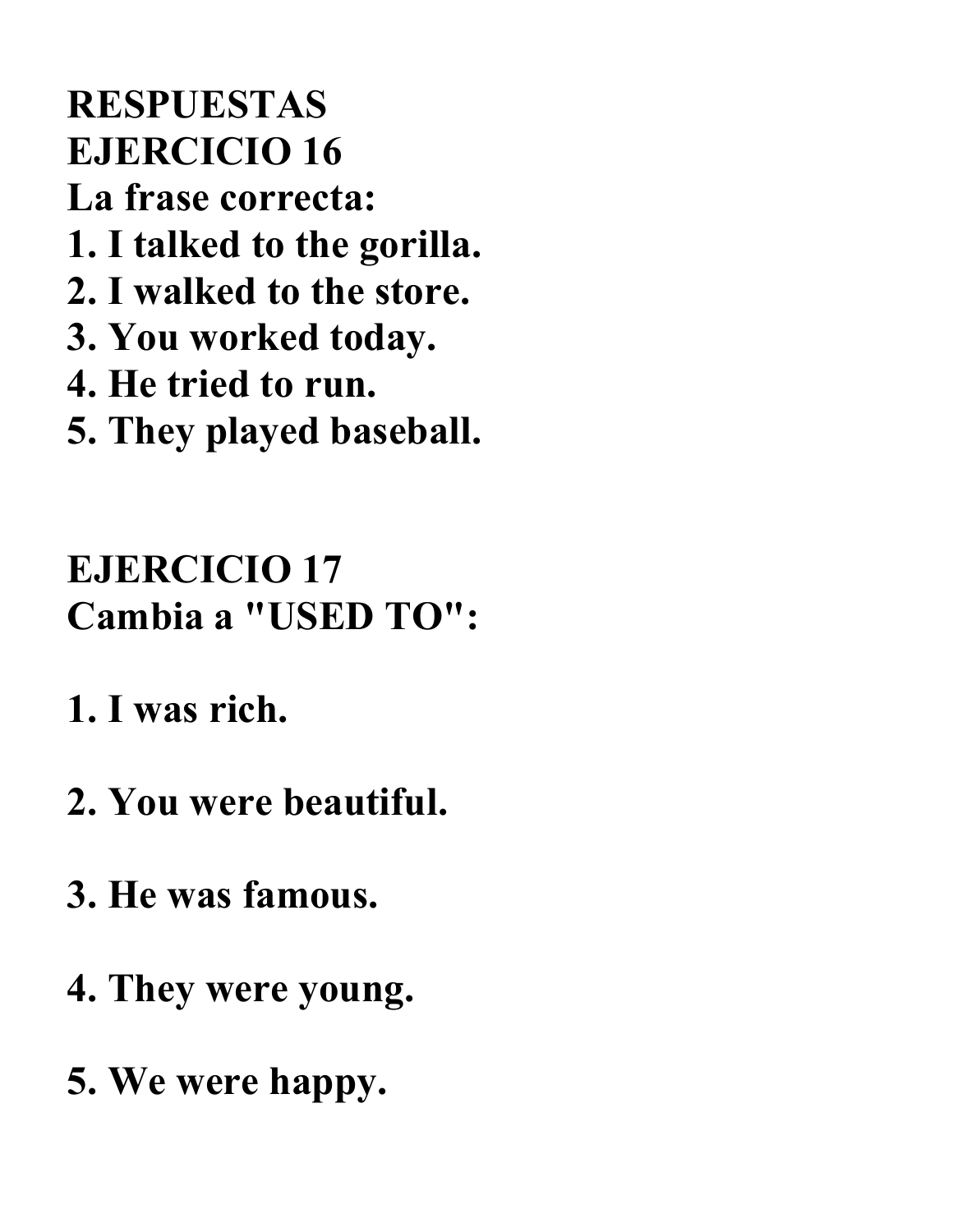## **RESPUESTAS**

### **EJERCICIO 17**

- **1. I used to be rich.**
- **2. You used to be beautiful.**
- **3. He used to be famous.**
- **4. They used to be young.**
- **5. We used to be happy**

**Ejercicio 18 - Cambia los enunciados al tiempo del pasado.**

**Ejemplo: presente - I go to the store. pasado - I went to the store.**

- **1. He comes in the house. Pasado = ?**
- **2. I drink soda.**
- **3. They sing a song.**
- **4. She teaches English.**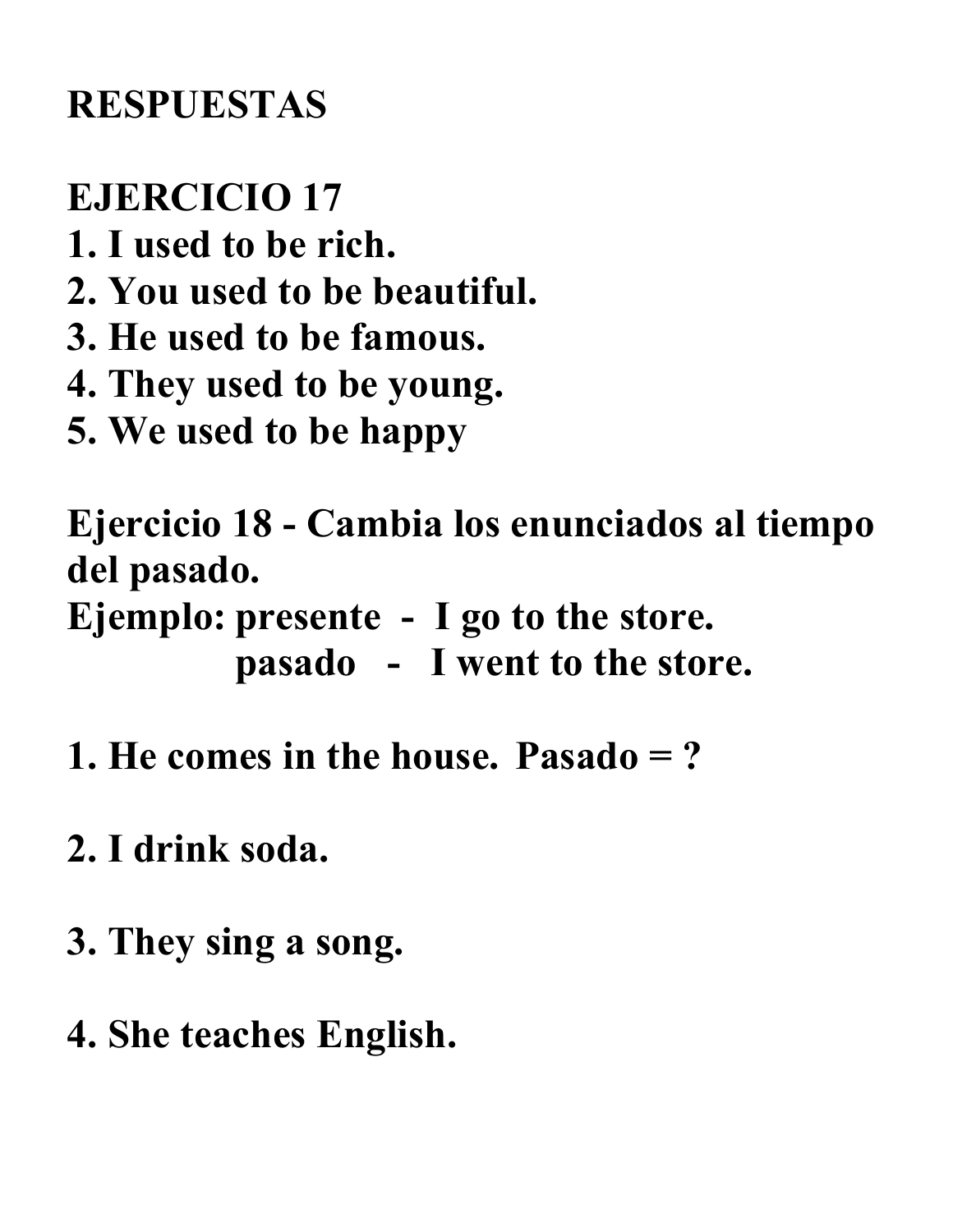**5. We say: Hello.**

#### **RESPUESTAS**

**EJERCICIO 18 1. He came in the house. 2. I drank soda. 3. They sang a song. 4. She taught English.**

**5. We said: Hello.**

**Ejercicio 19 - Subraya el enunciado correcto de cada par. Ejemplo: She did talked to the boy? Did she talk to the boy?**

**1. Did I eat a hot dog? Did I ate a hot dog?**

**2. Yesterday he no went. Yesterday he did not go.**

**3. Did we spoke English? Did we speak English?**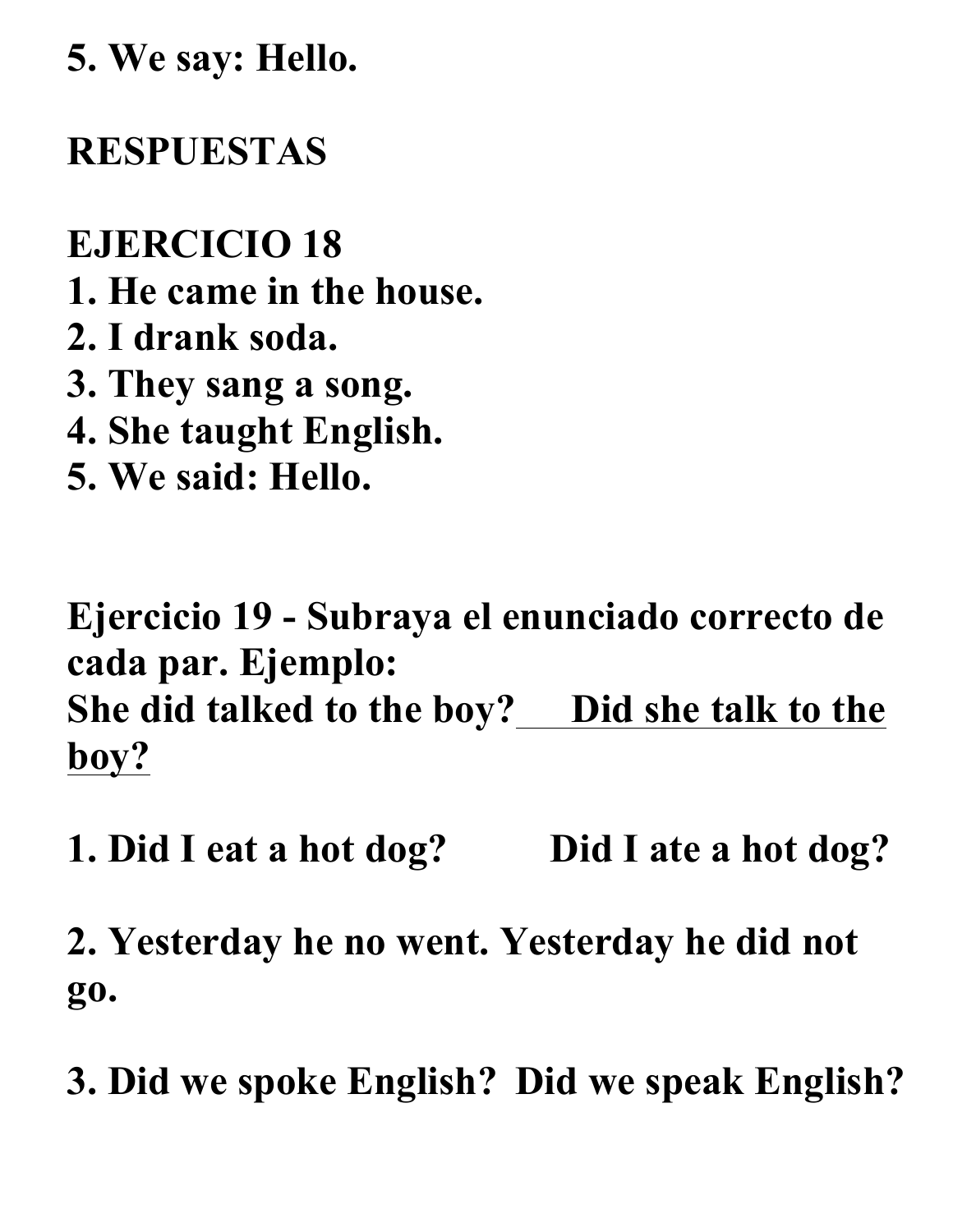- **4. Did they go home? Does they went home?**
- **5. They no liked lobster. They do not like lobster.**
- **6. John did not come in. John no come in.**

**RESPUESTAS EJERCICIO 19 PREGUNTAS EN EL PASADO 1. Did I eat a hot dog? 2. Yesterday he did not go. 3. Did we speak English? 4. Did they go home? 5. They do not like lobster. 6. John did not come in.**

**Ejercicio 20-Contesta las siguientes preguntas en el pasado, "Yes" o "no" según la instrucción de cada una.**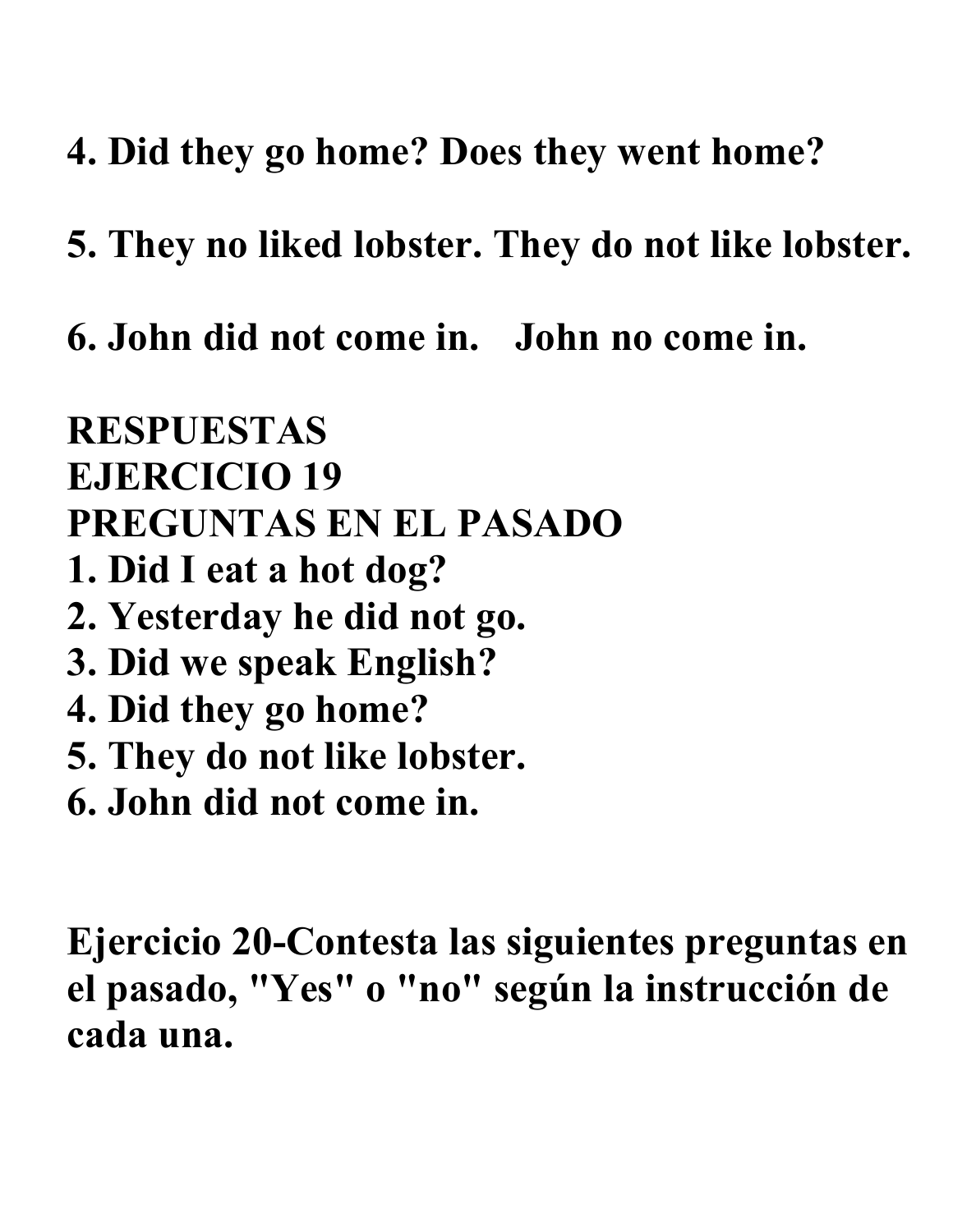- **1. Did we eat the hot dogs? (yes)**
- **2. Did I work yesterday? (no)**
- **3. Did she go to the zoo? (yes)**
- **4. Did they talk to the teacher? (no)**
- **5. Did you eat the watermelon? (yes)**
- **6. Did the carpenter sing a song? (no)**
- **7. Did you do your homework today? (no)**
- **8. Did the dog eat your homework? (yes)**
- **9. Did the students study English today? (no)**
- **10. Did the teacher come late? (yes)**

#### **RESPUESTAS EJERCICIO 20**

**1. Yes, we ate the hot dogs.**